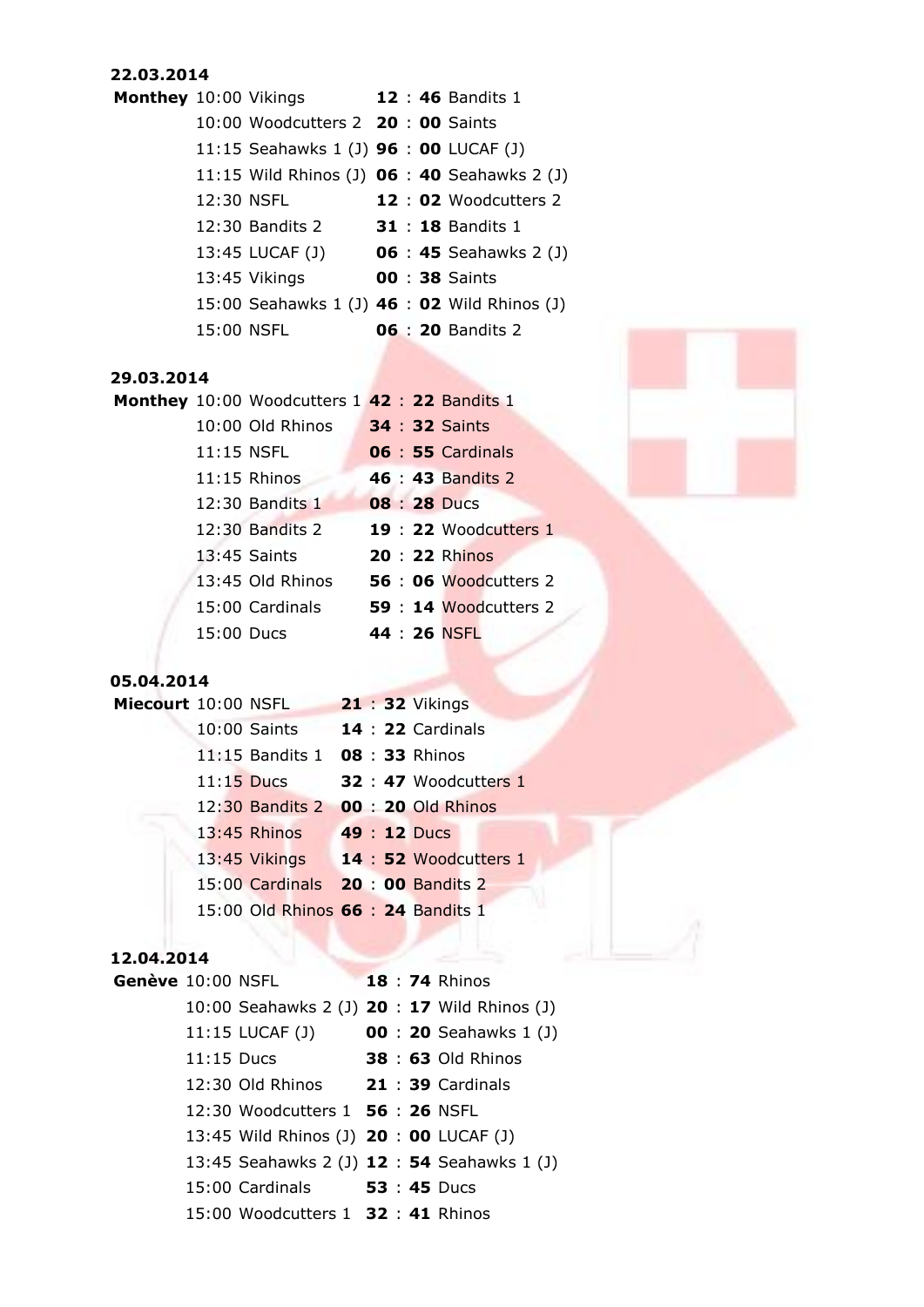#### **19.04.2014**

| <b>Yverdon</b> 10:00 Saints |              |                                      |  | <b>32 : 16 NSFL</b>       |
|-----------------------------|--------------|--------------------------------------|--|---------------------------|
|                             | $10:00$ Ducs |                                      |  | <b>25 : 25 Bandits 2</b>  |
|                             |              | 11:15 Woodcutters 2 35: 24 Bandits 1 |  |                           |
|                             |              | $11:15$ Rhinos                       |  | <b>26 : 26 Old Rhinos</b> |
|                             |              | 12:30 Vikings                        |  | <b>30 : 62 Bandits 2</b>  |
|                             |              | 13:45 Bandits 1                      |  | <b>08 : 40 Saints</b>     |
|                             | 13:45 Ducs   |                                      |  | 44 : 21 Woodcutters 2     |
|                             |              | 15:00 Rhinos                         |  | <b>64 : 21 Vikings</b>    |
|                             |              | 15:00 Old Rhinos                     |  | 80 : 14 NSFL              |

## **26.04.2014**

|            | Genève 10:00 Cardinals                       |  | 51 : 28 Vikings                |
|------------|----------------------------------------------|--|--------------------------------|
|            | 10:00 Saints                                 |  | 22 : 44 Ducs                   |
|            | 11:15 Seahawks 2 (J) 61 : 06 LUCAF (J)       |  |                                |
|            | 11:15 Bandits 2                              |  | 23 : 52 Woodcutters 2          |
| 12:30 Ducs |                                              |  | 40 : 38 Vikings                |
|            | 12:30 Cardinals                              |  | 60 : 58 Woodcutters 1          |
|            | 13:45 LUCAF (J)                              |  | <b>30 : 47 Wild Rhinos (J)</b> |
|            | 13:45 Seahawks 1 (J) 54 : 06 Seahawks 2 (J)  |  |                                |
|            | 15:00 Woodcutters 1 56 : 00 Saints           |  |                                |
|            | 15:00 Wild Rhinos (J) 00 : 89 Seahawks 1 (J) |  |                                |

## **03.05.2014**

|  | <b>Monthey 8:45 Old Rhinos</b>               |  | 29 : 12 Woodcutters 1        |
|--|----------------------------------------------|--|------------------------------|
|  | 10:00 Bandits 1                              |  | <b>30 : 45 Cardinals</b>     |
|  | 10:00 Vikings                                |  | <b>35 : 13</b> Woodcutters 2 |
|  | $11:15$ Saints                               |  | <b>20: 00 Bandits 2</b>      |
|  | 11:15 Seahawks 2 (J) 20 : 17 Wild Rhinos (J) |  |                              |
|  | 12:30 Seahawks 1 (J) 20 : 00 LUCAF (J)       |  |                              |
|  | 12:30 Rhinos                                 |  | 50 : 12 Woodcutters 2        |
|  | $13:45$ Bandits $1$                          |  | 13:36 NSFL                   |
|  | 13:45 Cardinals                              |  | 25 : 19 Rhinos               |
|  | 15:00 Woodcutters 2 25:36 Woodcutters 1      |  |                              |
|  | 15:00 Vikings                                |  | <b>00: 70 Old Rhinos</b>     |
|  |                                              |  |                              |

**Finales juniors** 16:15 Seahawks 1 (J) **21** : **08** Seahawks 2 (J) 16:15 Wild Rhinos (J) **43** : **18** LUCAF (J)

## **10.05.2014**

**Play off** 10:00 Cardinals **19** : **54** Woodcutters 1 11:15 Old Rhinos **38** : **00** Rhinos **Finales** 13:00 Cardinals **12** : **17** Rhinos 14:15 Old Rhinos **36** : **12** Woodcutters 1